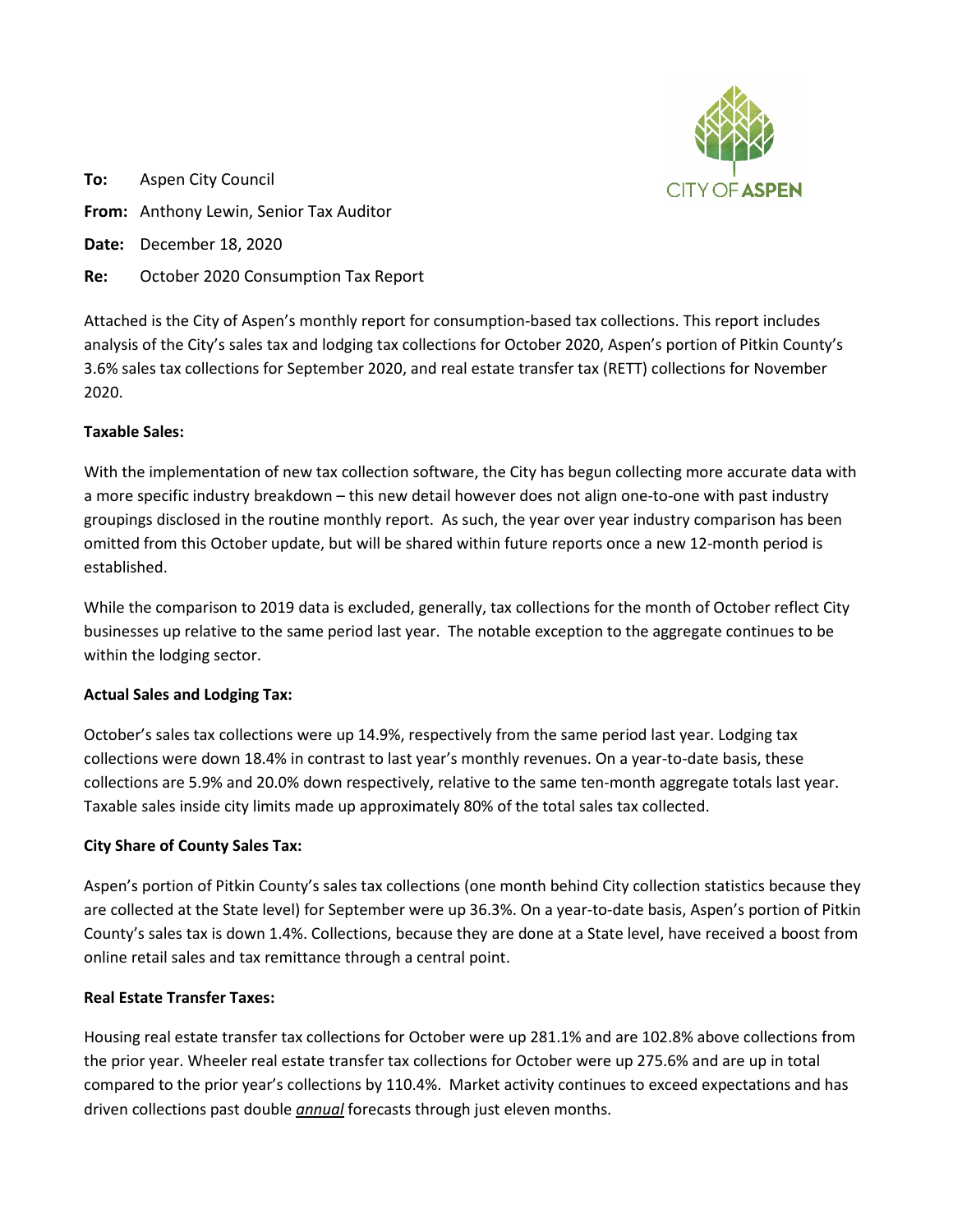|                                      |              |             | <b>Total Taxable</b> |
|--------------------------------------|--------------|-------------|----------------------|
| Industry                             | In Town      | Out of Town | <b>Sales</b>         |
| Bar / Restaurant                     | \$9,020,354  | \$0         | \$9,020,354          |
| Construction / Trades                | \$5,075,964  | \$1,880,064 | \$6,956,029          |
| Accommodations - Lodging / Hotel     | \$5,511,928  | \$5,451     | \$5,517,379          |
| Accommodations - Home / Condo Rental | \$395,012    | \$51,624    | \$446,635            |
| <b>Accommodations - Real Estate</b>  | \$124,870    | \$22,498    | \$147,368            |
| Fashion / Clothing                   | \$5,726,858  | \$88,566    | \$5,815,424          |
| Food / Drug                          | \$4,292,226  | \$156,843   | \$4,449,069          |
| Misc. / Other                        | \$1,322,730  | \$2,625,241 | \$3,947,971          |
| Utilities / Telecomm                 | \$1,391,682  | \$2,333,439 | \$3,725,121          |
| Automobile                           | \$2,802,246  | \$0         | \$2,802,246          |
| Outdoor / Sporting                   | \$2,351,335  | \$30,028    | \$2,381,363          |
| Gallery / Jewelry                    | \$1,081,279  | \$949,184   | \$2,030,463          |
| Marijuana                            | \$898,763    | \$0         | \$898,763            |
| Liquor                               | \$793,423    | \$25,045    | \$818,469            |
| Health / Beauty                      | \$219,950    | \$64,587    | \$284,537            |
| Bank / Finance                       | \$0          | \$280,450   | \$280,450            |
| <b>Total</b>                         | \$41,008,621 | \$8,513,018 | \$49,521,639         |
| Percent of Total Taxable Sales       | 83%          | 17%         | 100%                 |

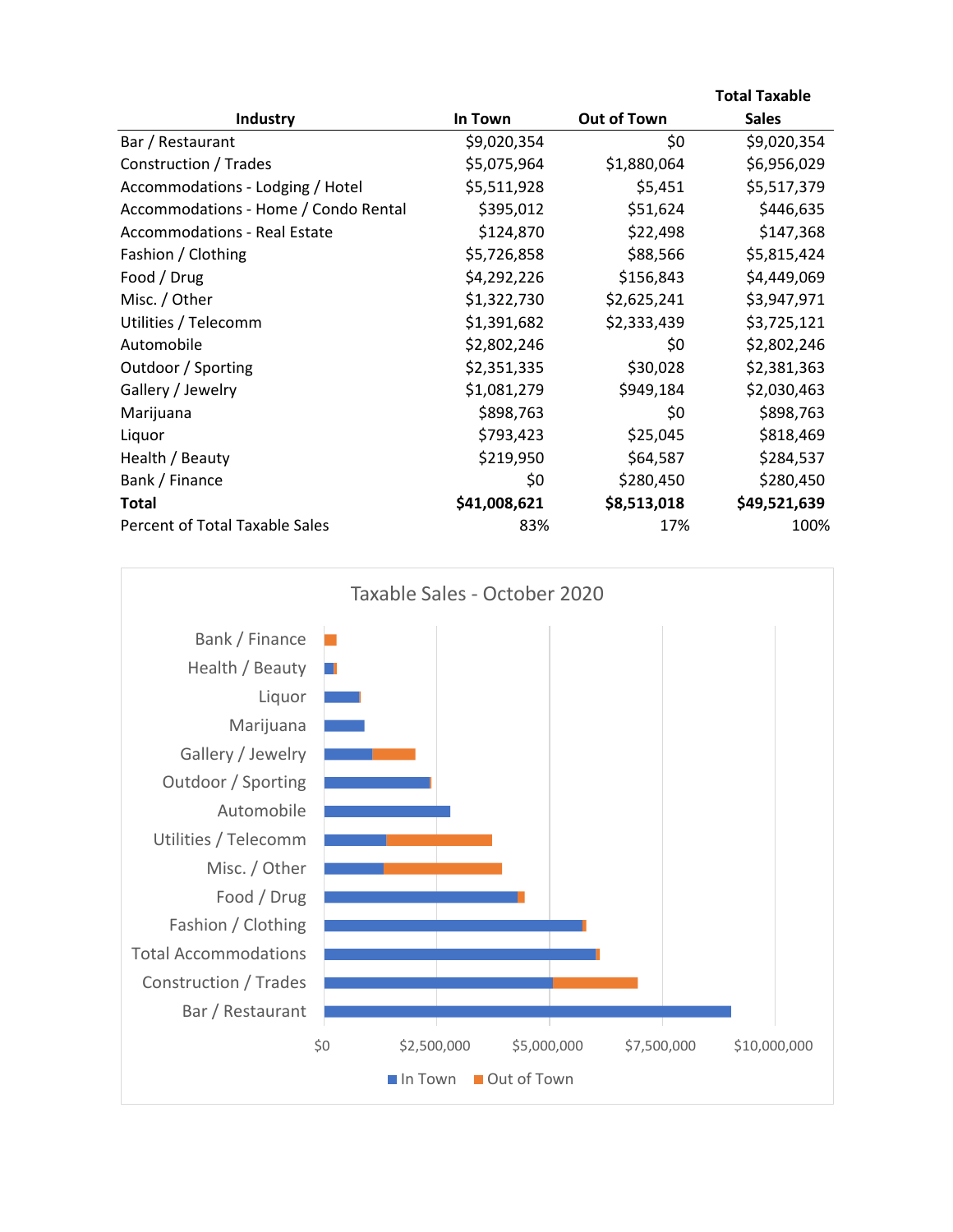# **City of Aspen Sales and Lodging Tax October 2020**

|                                                     |                  | <b>Year To Date Tax Collections</b> |                                           |                                            |                                                |
|-----------------------------------------------------|------------------|-------------------------------------|-------------------------------------------|--------------------------------------------|------------------------------------------------|
|                                                     | <b>YTD Taxes</b> | % YTD                               |                                           |                                            | 1.0% Sales Tax: Parks &                        |
| Tax Type                                            | <b>Collected</b> | <b>Taxes</b>                        | 2.0% Lodging Tax: Tourist                 |                                            | Open Space                                     |
| 1.0% Sales Tax: Parks & Open Space                  | \$6,292,254      | 39.9%                               | Promotion/<br>Transportation              |                                            | 39.9%                                          |
| 0.5% Sales Tax: Parks & Open Space                  | \$3,145,172      | 19.9%                               | 16.2%                                     |                                            |                                                |
| 0.15% Sales Tax: Transportation                     | \$943,051        | 6.0%                                |                                           |                                            |                                                |
| 0.45% Sales Tax: Affordable Housing/ Childcare      | \$2,831,076      | 17.9%                               |                                           |                                            |                                                |
| 2.0% Lodging Tax: Tourist Promotion/ Transportation | \$2,561,847      | 16.2%                               | 0.45% Sales Tax:                          |                                            |                                                |
| <b>Total</b>                                        | \$15,773,400     | 100%                                | Affordable Housing/<br>Childcare<br>17.9% | 0.15% Sales Tax:<br>Transportation<br>6.0% | 0.5% Sales Tax: Parks<br>& Open Space<br>19.9% |

### **October Monthly Tax Collections**

| Tax Type                                            | <b>Monthly Taxes</b><br><b>Collected</b> | % Monthly<br>Taxes | 2.0% Lodging Tax:<br><b>Tourist Promotion/</b> |                        | 1.0% Sales Tax: Parks &<br>Open Space |
|-----------------------------------------------------|------------------------------------------|--------------------|------------------------------------------------|------------------------|---------------------------------------|
| 1.0% Sales Tax: Parks & Open Space                  | \$445,298                                | 43.2%              | Transportation<br>9.3%                         |                        | 43.2%                                 |
| 0.5% Sales Tax: Parks & Open Space                  | \$222,396                                | 21.6%              |                                                |                        |                                       |
| 0.15% Sales Tax: Transportation                     | \$66,075                                 | 6.4%               |                                                |                        |                                       |
| 0.45% Sales Tax: Affordable Housing/ Childcare      | \$200,157                                | 19.4%              |                                                |                        |                                       |
| 2.0% Lodging Tax: Tourist Promotion/ Transportation | \$95,729                                 | 9.3%               | 0.45% Sales Tax:                               | 0.15% Sales Tax:       |                                       |
| <b>Total</b>                                        | \$1,029,655                              | 100%               | Affordable Housing/<br>Childcare<br>19.4%      | Transportation<br>6.4% | 0.5% Sales Tax: Parks<br>& Open Space |

**21.6%**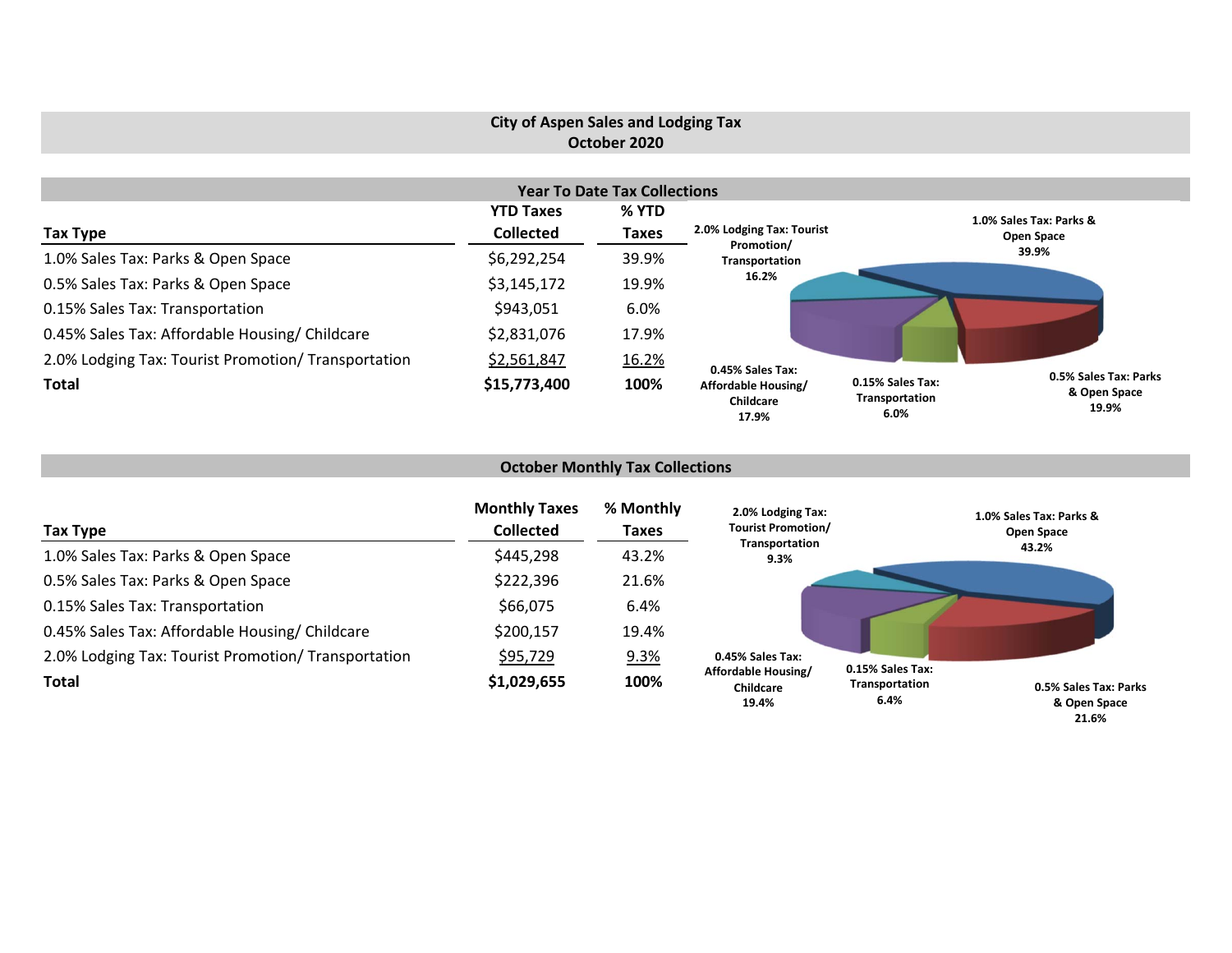### **City of Aspen Sales Tax 2.1% October 2020**

| <b>Current Month Revenues are</b> | 14.9%     | above last year's Monthly Revenues.             |
|-----------------------------------|-----------|-------------------------------------------------|
| <b>Year To Date Revenues are</b>  | $(4.1\%)$ | below Year To Date Budgeted Revenues.           |
| <b>Year To Date Revenues are</b>  | (5.9%)    | below last year's Actual Year To Date Revenues. |

|              | 2020 Monthly Budget vs. 2020 Actual |             |            |               | 2020 YTD Budget vs. 2020 Actual |              |            | 2020 vs. 2019 |           |                 |            |
|--------------|-------------------------------------|-------------|------------|---------------|---------------------------------|--------------|------------|---------------|-----------|-----------------|------------|
| <b>Month</b> | <b>Budget</b>                       | Actual      | Variance   | <b>Budget</b> |                                 | Actual       | Variance   | 2019 Monthly  | Variance  | <b>2019 YTD</b> | Variance   |
| Jan          | \$1,918,600                         | \$1,991,690 | 3.8%       | \$1,918,600   |                                 | \$1,991,690  | 3.8%       | \$1,862,971   | 6.9%      | \$1,862,971     | 6.9%       |
| Feb          | \$1,736,100                         | \$1,857,466 | 7.0%       | \$3,654,700   |                                 | \$3,849,156  | 5.3%       | \$1,737,770   | 6.9%      | \$3,600,741     | 6.9%       |
| Mar          | \$1,982,200                         | \$1,087,955 | (45.1%)    | \$5,636,900   |                                 | \$4,937,111  | (12.4%)    | \$2,010,993   | (45.9%)   | \$5,611,734     | (12.0%)    |
| Apr          | \$676,600                           | \$458,858   | (32.2%)    | \$6,313,500   |                                 | \$5,395,969  | (14.5%)    | \$757,958     | (39.5%)   | \$6,369,692     | (15.3%)    |
| May          | \$570,600                           | \$496,175   | $(13.0\%)$ | \$6,884,100   |                                 | \$5,892,144  | $(14.4\%)$ | \$646,709     | (23.3%)   | \$7,016,401     | $(16.0\%)$ |
| June         | \$1,422,000                         | \$1,151,068 | (19.1%)    | \$8,306,100   |                                 | \$7,043,212  | (15.2%)    | \$1,382,830   | (16.8%)   | \$8,399,231     | $(16.1\%)$ |
| July         | \$1,849,000                         | \$1,736,692 | $(6.1\%)$  | \$10,155,100  |                                 | \$8,779,904  | (13.5%)    | \$1,920,481   | $(9.6\%)$ | \$10,319,712    | (14.9%)    |
| Aug          | \$1,575,800                         | \$1,560,293 | $(1.0\%)$  | \$11,730,900  |                                 | \$10,340,197 | (11.9%)    | \$1,568,118   | (0.5%)    | \$11,887,829    | $(13.0\%)$ |
| Sept         | \$1,287,100                         | \$1,937,430 | 50.5%      | \$13,018,000  |                                 | \$12,277,626 | (5.7%)     | \$1,339,131   | 44.7%     | \$13,226,960    | (7.2%)     |
| Oct          | \$756,200                           | \$933,927   | 23.5%      | \$13,774,200  |                                 | \$13,211,553 | $(4.1\%)$  | \$813,092     | 14.9%     | \$14,040,052    | (5.9%)     |
| Nov          | \$654,800                           |             |            | \$14,429,000  |                                 |              |            | \$694,364     |           | \$14,734,416    |            |
| Dec          | \$2,548,500                         |             |            | \$16,977,500  |                                 |              |            | \$2,465,684   |           | \$17,200,100    |            |

#### **Actual Collections Year To Date Through October**

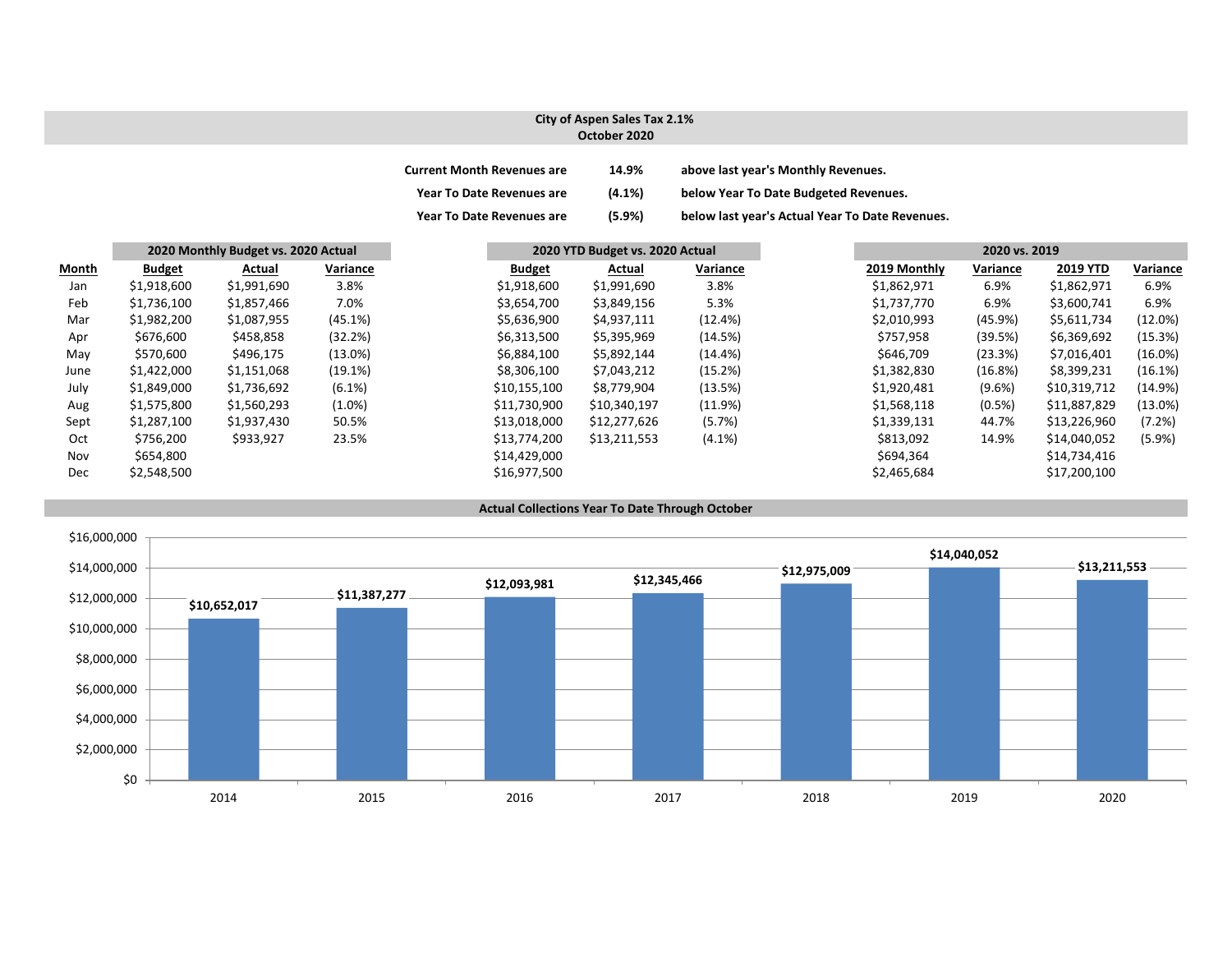### **City of Aspen Tourist Promotion 1.5% Lodging Tax (0.5% Rate for 2010 and Prior) October 2020**

**Current Month Revenues are (18.4%) below last year's Monthly Revenues adjusted for rate increase. Year ToDate Revenues are (17.9%) below Year To Date Budgeted Revenues.**

**Year To**

(20.0%) below last year's Actual Year To Date Revenues adjusted for rate increase.

|              |               | 2020 Monthly Budget vs. 2020 Actual |            |               | 2020 YTD Budget vs. 2020 Actual |          |              |          | 2020 vs. 2019   |            |  |
|--------------|---------------|-------------------------------------|------------|---------------|---------------------------------|----------|--------------|----------|-----------------|------------|--|
| <b>Month</b> | <b>Budget</b> | Actual                              | Variance   | <b>Budget</b> | Actual                          | Variance | 2019 Monthly | Variance | <b>2019 YTD</b> | Variance   |  |
| Jan          | \$412,500     | \$423,412                           | 2.6%       | \$412,500     | \$423,412                       | 2.6%     | \$435,183    | (2.7%)   | \$435,183       | (2.7%)     |  |
| Feb          | \$390,000     | \$417,502                           | 7.1%       | \$802,500     | \$840,914                       | 4.8%     | \$386,172    | 8.1%     | \$821,355       | 2.4%       |  |
| Mar          | \$420,000     | \$197,251                           | $(53.0\%)$ | \$1,222,500   | \$1,038,165                     | (15.1%)  | \$441,407    | (55.3%)  | \$1,262,762     | (17.8%)    |  |
| Apr          | \$60,000      | \$5,581                             | (90.7%)    | \$1,282,500   | \$1,043,746                     | (18.6%)  | \$72,042     | (92.3%)  | \$1,334,804     | (21.8%)    |  |
| May          | \$45,000      | \$8,770                             | (80.5%)    | \$1,327,500   | \$1,052,516                     | (20.7%)  | \$55,183     | (84.1%)  | \$1,389,987     | (24.3%)    |  |
| June         | \$217,500     | \$99,543                            | (54.2%)    | \$1,545,000   | \$1,152,059                     | (25.4%)  | \$207,585    | (52.0%)  | \$1,597,572     | (27.9%)    |  |
| July         | \$300,000     | \$263,959                           | $(12.0\%)$ | \$1,845,000   | \$1,416,018                     | (23.3%)  | \$312,072    | (15.4%)  | \$1,909,644     | (25.8%)    |  |
| Aug          | \$255,000     | \$227,695                           | (10.7%)    | \$2,100,000   | \$1,643,713                     | (21.7%)  | \$236,486    | (3.7%)   | \$2,146,131     | (23.4%)    |  |
| Sept         | \$157,500     | \$206,067                           | 30.8%      | \$2,257,500   | \$1,849,780                     | (18.1%)  | \$168,611    | 22.2%    | \$2,314,741     | (20.1%)    |  |
| Oct          | \$82,500      | \$71,598                            | (13.2%)    | \$2,340,000   | \$1,921,378                     | (17.9%)  | \$87,775     | (18.4%)  | \$2,402,516     | $(20.0\%)$ |  |
| Nov          | \$60,000      |                                     |            | \$2,400,000   |                                 |          | \$59,637     |          | \$2,462,153     |            |  |
| <b>Dec</b>   | \$490,500     |                                     |            | \$2,890,500   |                                 |          | \$451,985    |          | \$2,914,139     |            |  |

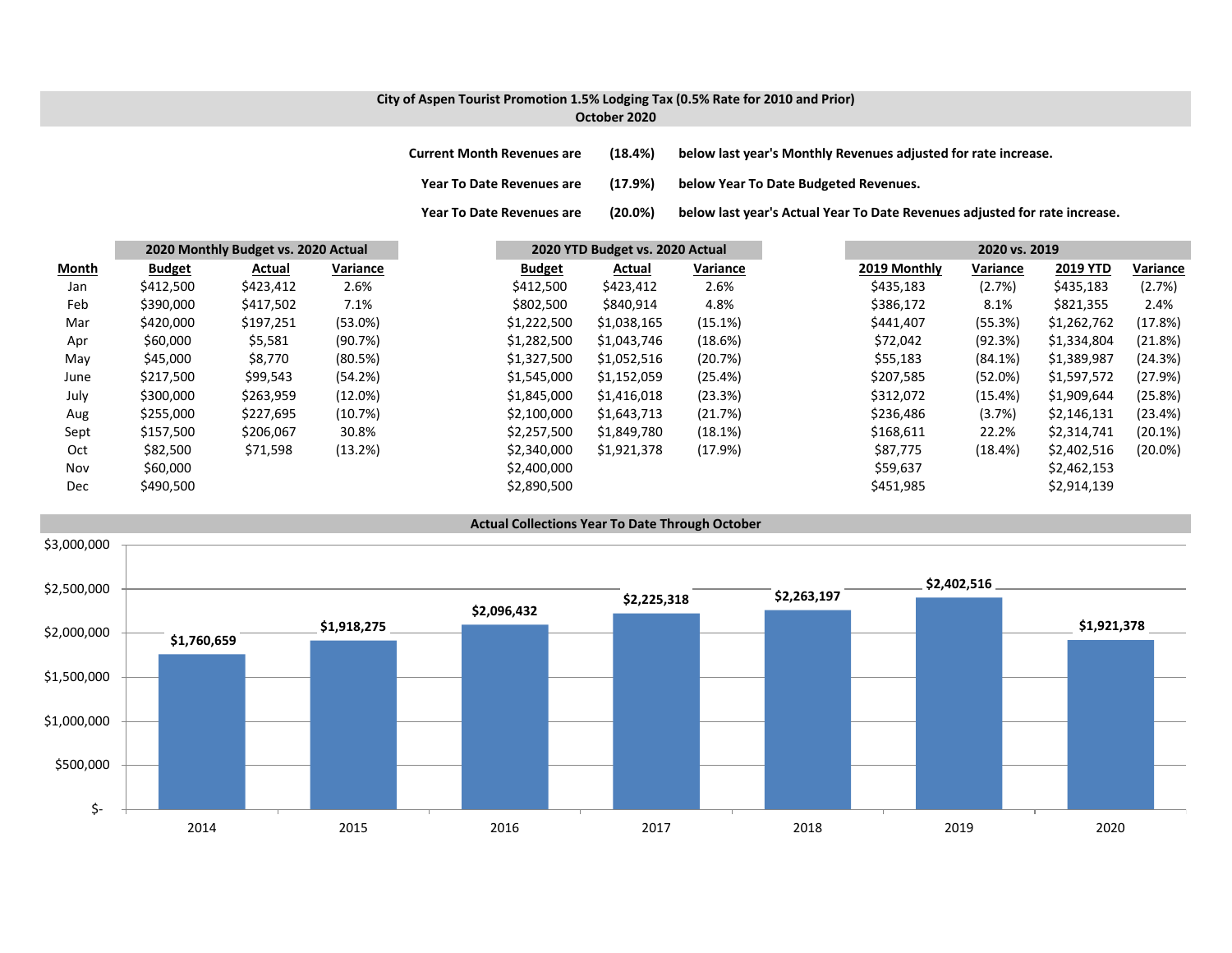## **City of Aspen Transportation 0.5% Lodging Tax October 2020**

| <b>Current Month Revenues are</b> | (18.4%)    | below last year's Monthly Revenues              |
|-----------------------------------|------------|-------------------------------------------------|
| <b>Year To Date Revenues are</b>  | (17.9%)    | below Year To Date Budgeted Revenues.           |
| <b>Year To Date Revenues are</b>  | $(20.0\%)$ | below last year's Actual Year To Date Revenues. |

|              |               | 2020 Monthly Budget vs. 2020 Actual |          |               | 2020 YTD Budget vs. 2020 Actual |            |  |              |            | 2020 vs. 2019   |                 |  |  |
|--------------|---------------|-------------------------------------|----------|---------------|---------------------------------|------------|--|--------------|------------|-----------------|-----------------|--|--|
| <b>Month</b> | <b>Budget</b> | Actual                              | Variance | <b>Budget</b> | Actual                          | Variance   |  | 2019 Monthly | Variance   | <b>2019 YTD</b> | <b>Variance</b> |  |  |
| Jan          | \$137,500     | \$141,137                           | 2.6%     | \$137,500     | \$141,137                       | 2.6%       |  | \$145,061    | (2.7%)     | \$145,061       | (2.7%)          |  |  |
| Feb          | \$130,000     | \$139,167                           | 7.1%     | \$267,500     | \$280,304                       | 4.8%       |  | \$128,724    | 8.1%       | \$273,785       | 2.4%            |  |  |
| Mar          | \$140,000     | \$65,750                            | (53.0%)  | \$407,500     | \$346,054                       | $(15.1\%)$ |  | \$147,136    | (55.3%)    | \$420,920       | (17.8%)         |  |  |
| Apr          | \$20,000      | \$1,860                             | (90.7%)  | \$427,500     | \$347,915                       | (18.6%)    |  | \$24,014     | (92.3%)    | \$444,934       | (21.8%)         |  |  |
| May          | \$15,000      | \$2,923                             | (80.5%)  | \$442,500     | \$350,838                       | (20.7%)    |  | \$18,394     | $(84.1\%)$ | \$463,328       | (24.3%)         |  |  |
| June         | \$72,500      | \$33,181                            | (54.2%)  | \$515,000     | \$384,019                       | (25.4%)    |  | \$69,195     | (52.0%)    | \$532,523       | (27.9%)         |  |  |
| July         | \$100,000     | \$87,986                            | (12.0%)  | \$615,000     | \$472,005                       | (23.3%)    |  | \$104,024    | (15.4%)    | \$636,547       | (25.8%)         |  |  |
| Aug          | \$85,000      | \$75,898                            | (10.7%)  | \$700,000     | \$547,903                       | (21.7%)    |  | \$78,829     | (3.7%)     | \$715,376       | (23.4%)         |  |  |
| Sept         | \$52,500      | \$68,700                            | 30.9%    | \$752,500     | \$616,603                       | (18.1%)    |  | \$56,203     | 22.2%      | \$771,579       | (20.1%)         |  |  |
| Oct          | \$27,500      | \$23,866                            | (13.2%)  | \$780,000     | \$640,469                       | (17.9%)    |  | \$29,258     | (18.4%)    | \$800,837       | $(20.0\%)$      |  |  |
| Nov          | \$20,000      |                                     |          | \$800,000     |                                 |            |  | \$19,879     |            | \$820,716       |                 |  |  |
| Dec          | \$163,500     |                                     |          | \$963,500     |                                 |            |  | \$150,662    |            | \$971,378       |                 |  |  |

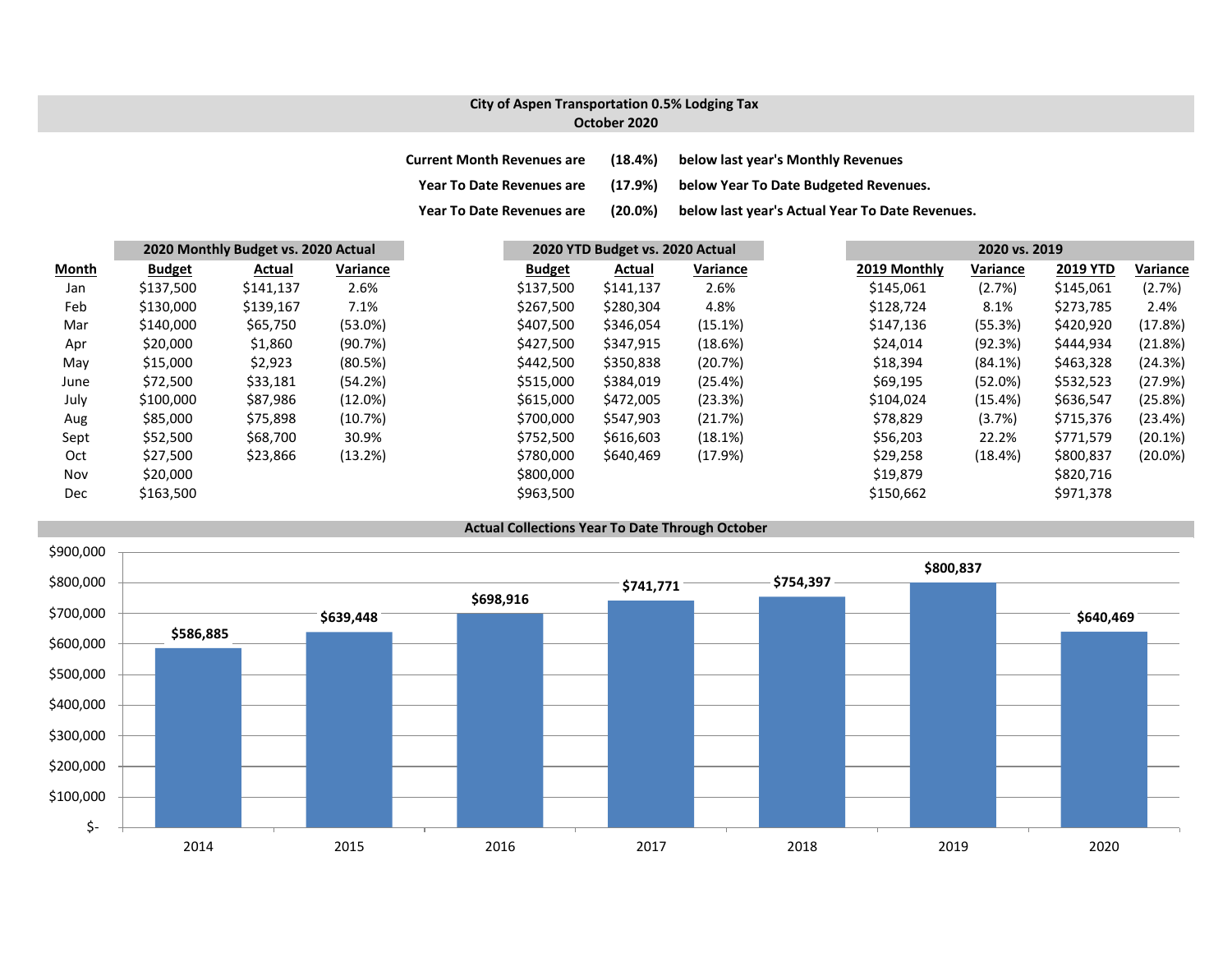## **City of Aspen Portion of Pitkin County 3.6% Sales Tax September 2020**

| <b>Current Month Revenues are</b> | 36.3%     | above last year's Monthly Revenues.             |
|-----------------------------------|-----------|-------------------------------------------------|
| <b>Year To Date Revenues are</b>  | 3.9%      | above Year To Date Budgeted Revenues.           |
| <b>Year To Date Revenues are</b>  | $(1.4\%)$ | below last year's Actual Year To Date Revenues. |

|            |               | 2020 Monthly Budget vs. 2020 Actual |          | 2020 YTD Budget vs. 2020 Actual |             |           | 2020 vs. 2019 |          |    |                 |           |
|------------|---------------|-------------------------------------|----------|---------------------------------|-------------|-----------|---------------|----------|----|-----------------|-----------|
| Month      | <b>Budget</b> | Actual                              | Variance | <b>Budget</b>                   | Actual      | Variance  | 2019 Monthly  | Variance |    | <b>2019 YTD</b> | Variance  |
| Jan        | \$1,357,000   | \$1,512,709                         | 11.5%    | \$1,357,000                     | \$1,512,709 | 11.5%     | \$1,332,368   | 13.5%    | S  | 1,332,368       | 13.5%     |
| Feb        | \$1,277,000   | \$1,449,548                         | 13.5%    | \$2,634,000                     | \$2,962,257 | 12.5%     | \$1,195,264   | 21.3%    | S  | 2,527,633       | 17.2%     |
| Mar        | \$1,293,000   | \$708,210                           | (45.2%)  | \$3,927,000                     | \$3,670,467 | (6.5%)    | \$1,460,126   | (51.5%)  | S  | 3,987,758       | $(8.0\%)$ |
| Apr        | \$484,000     | \$498,211                           | 2.9%     | \$4,411,000                     | \$4,168,678 | (5.5%)    | \$543,209     | (8.3%)   | S  | 4,530,968       | $(8.0\%)$ |
| May        | \$398,000     | \$430,729                           | 8.2%     | \$4,809,000                     | \$4,599,408 | $(4.4\%)$ | \$423,901     | 1.6%     | S. | 4,954,869       | (7.2%)    |
| June       | \$822,000     | \$713,217                           | (13.2%)  | \$5,631,000                     | \$5,312,624 | (5.7%)    | \$867,745     | (17.8%)  |    | 5,822,613       | (8.8%)    |
| July       | \$1,097,000   | \$1,164,095                         | 6.1%     | \$6,728,000                     | \$6,476,719 | (3.7%)    | \$1,149,462   | 1.3%     | ς  | 6,972,075       | $(7.1\%)$ |
| Aug        | \$917,000     | \$1,117,891                         | 21.9%    | \$7,645,000                     | \$7,594,610 | (0.7%)    | \$1,059,020   | 5.6%     | S  | 8,031,094       | $(5.4\%)$ |
| Sept       | \$801,000     | \$1,181,742                         | 47.5%    | \$8,446,000                     | \$8,776,352 | 3.9%      | \$867,293     | 36.3%    | ς  | 8,898,387       | $(1.4\%)$ |
| Oct        | \$498,000     |                                     |          | \$8,944,000                     |             |           | \$646,501     |          |    | 9,544,889       |           |
| Nov        | \$484,000     |                                     |          | \$9,428,000                     |             |           | \$908,405     |          |    | 10,453,294      |           |
| <b>Dec</b> | \$1,461,000   |                                     |          | \$10,889,000                    |             |           | \$1,627,600   |          |    | 12,080,894      |           |



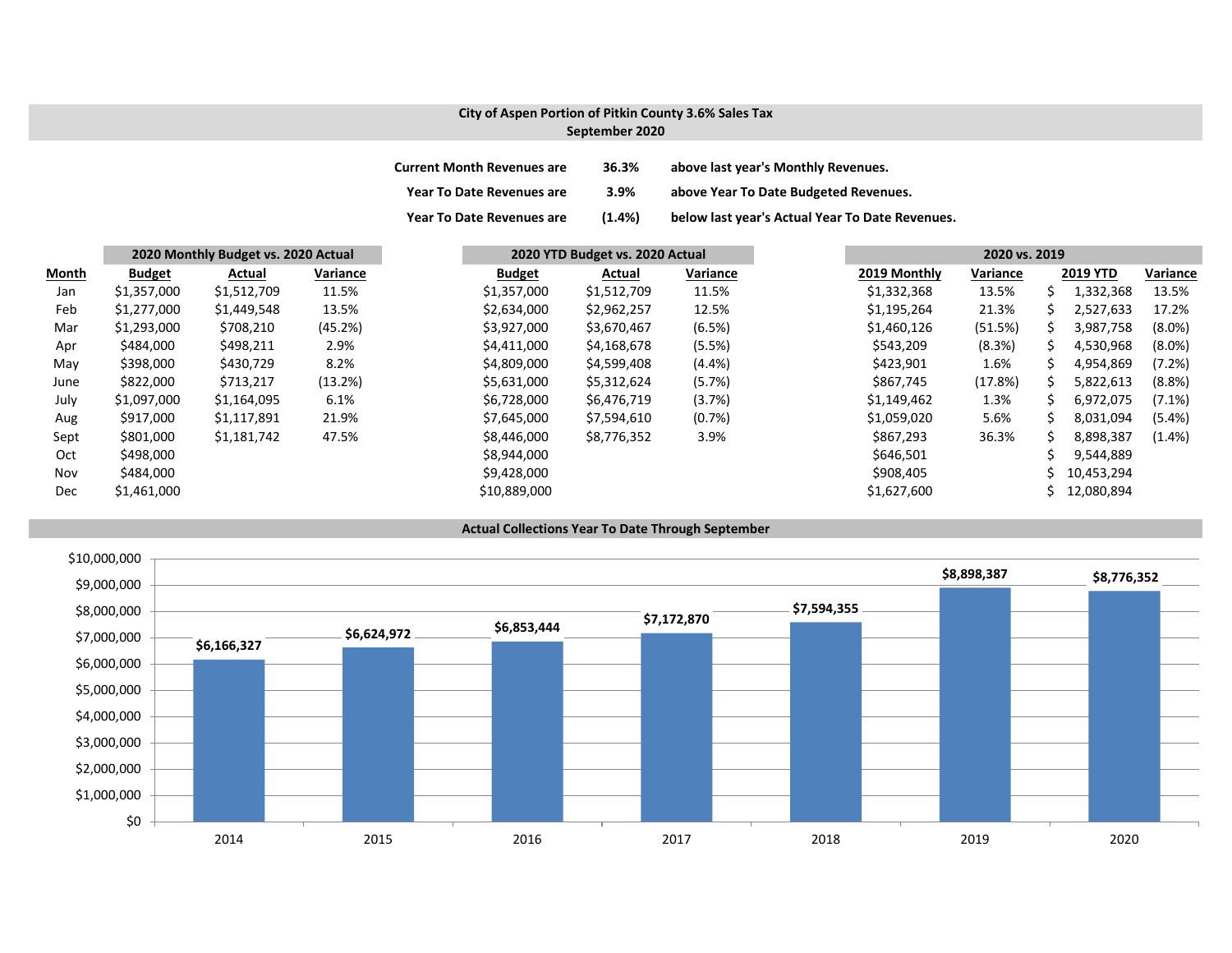### **November 2020 Housing Real Estate Transfer Tax**

| <b>Current Month Revenues are</b> | 281.1% | above last year's Monthly Revenues.             |
|-----------------------------------|--------|-------------------------------------------------|
| <b>Year To Date Revenues are</b>  | 120.0% | above Year To Date Budgeted Revenues.           |
| <b>Year To Date Revenues are</b>  | 102.8% | above last year's Actual Year To Date Revenues. |

|       | 2020 Monthly Budget vs. 2020 Actual |             |          |               | 2020 YTD Budget vs. 2020 Actual |           |  | 2020 vs. 2019 |           |                 |           |
|-------|-------------------------------------|-------------|----------|---------------|---------------------------------|-----------|--|---------------|-----------|-----------------|-----------|
| Month | <b>Budget</b>                       | Actual      | Variance | <b>Budget</b> | Actual                          | Variance  |  | 2019 Monthly  | Variance  | <b>2019 YTD</b> | Variance  |
| Jan   | \$488,100                           | \$1,098,343 | 125.0%   | \$488,100     | \$1,098,343                     | 125.0%    |  | \$1,105,098   | $(0.6\%)$ | \$1,105,098     | $(0.6\%)$ |
| Feb   | \$509,100                           | \$496,350   | (2.5%)   | \$997,200     | \$1,594,693                     | 59.9%     |  | \$204,130     | 143.2%    | \$1,309,228     | 21.8%     |
| Mar   | \$501,100                           | \$598,199   | 19.4%    | \$1,498,300   | \$2,192,893                     | 46.4%     |  | \$892,017     | (32.9%)   | \$2,201,245     | $(0.4\%)$ |
| Apr   | \$728,800                           | \$505,915   | (30.6%)  | \$2,227,100   | \$2,698,808                     | 21.2%     |  | \$551,428     | (8.3%)    | \$2,752,674     | (2.0%)    |
| May   | \$672,000                           | \$110,180   | (83.6%)  | \$2,899,100   | \$2,808,988                     | $(3.1\%)$ |  | \$813,639     | (86.5%)   | \$3,566,313     | (21.2%)   |
| June  | \$668,900                           | \$477,350   | (28.6%)  | \$3,568,000   | \$3,286,338                     | $(7.9\%)$ |  | \$615,723     | (22.5%)   | \$4,182,036     | (21.4%)   |
| July  | \$488,700                           | \$885,546   | 81.2%    | \$4,056,700   | \$4,171,884                     | 2.8%      |  | \$383,273     | 131.0%    | \$4,565,308     | $(8.6\%)$ |
| Aug   | \$657,900                           | \$2,542,417 | 286.4%   | \$4,714,600   | \$6,714,301                     | 42.4%     |  | \$639.178     | 297.8%    | \$5,204,486     | 29.0%     |
| Sept  | \$926,800                           | \$3,947,332 | 325.9%   | \$5,641,400   | \$10,661,632                    | 89.0%     |  | \$703,645     | 461.0%    | \$5,908,131     | 80.5%     |
| Oct   | \$787,000                           | \$2,928,865 | 272.2%   | \$6,428,400   | \$13,590,497                    | 111.4%    |  | \$1,188,651   | 146.4%    | \$7,096,782     | 91.5%     |
| Nov   | \$531,200                           | \$1,717,838 | 223.4%   | \$6,959,600   | \$15,308,335                    | 120.0%    |  | \$450,783     | 281.1%    | \$7,547,565     | 102.8%    |
| Dec   | \$647,400                           |             |          | \$7,607,000   |                                 |           |  | \$892,700     |           | \$8,440,265     |           |